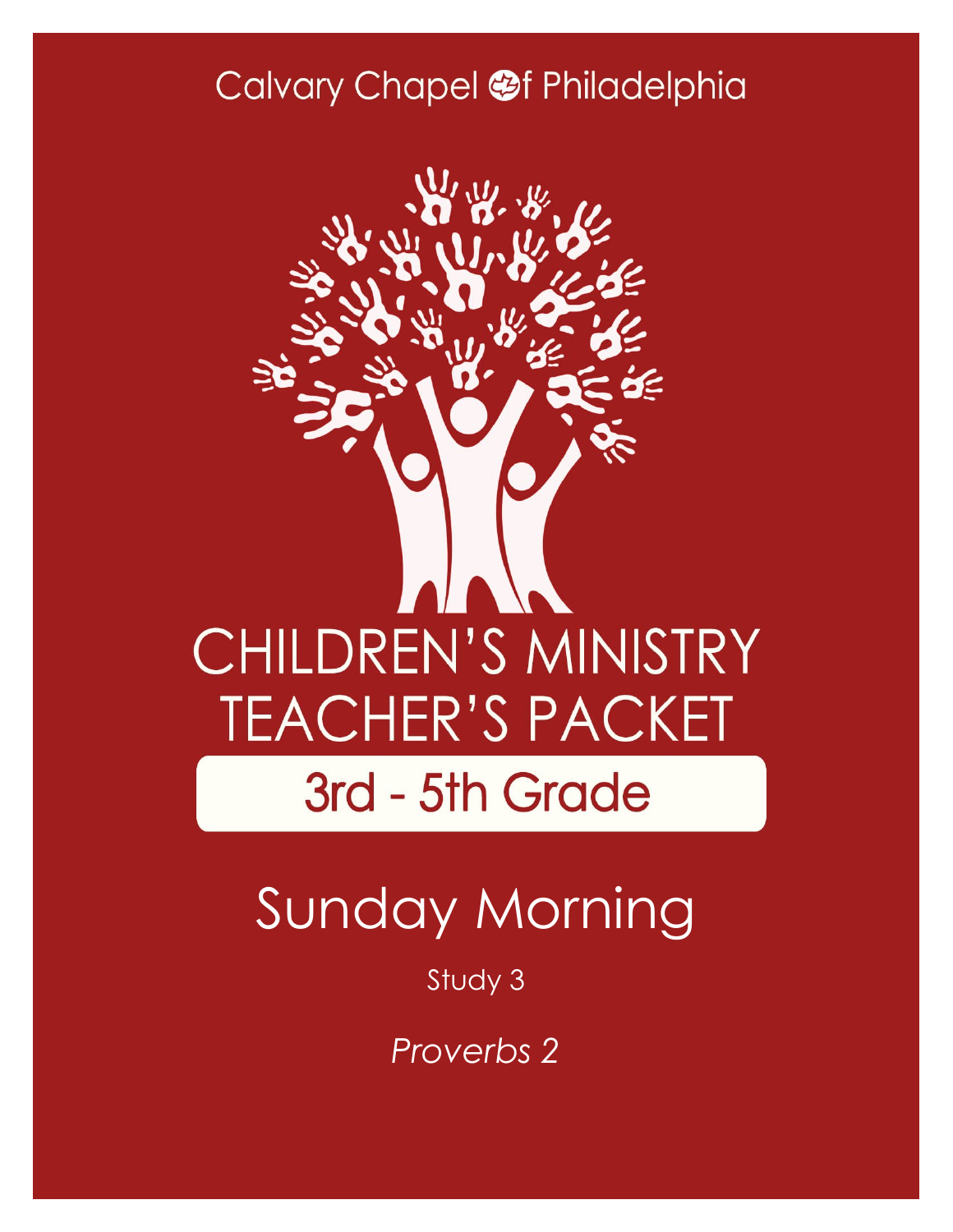### Proverbs 2

The Objective is the key concept for this weeks lesson. It should be the main focus of the study

These are the key verses that you will find helpful in teaching your study this week. The "Main passage" is the basis of the study, where the other verse support the objective of the lesson.

There is a memory verse for the students that relates to every study. If a student can memorize the verse for the following week you may give them a prize from the "reward box" found on your cart.

An introductory activity or question that will settle the class, draw their attention to the study and prepare their hearts for God's Word

**Objective** This week we will be highlighting the conditional promises of the Proverbs. We will show the students that for every blessing that wisdom brings, there is an attached condition.

**Key Verses** Proverbs 2

#### **Memory Verse** - Proverbs 2:6

For the Lord gives wisdom; From His mouth come knowledge and understanding

#### **Hook**

Review last week's memory verse, Proverbs 1:7.

Start of the class by defining the term "conditional promise." Give them some examples of the conditional promises that we have in our own class rooms. For example "If you memorize the memory verse from last, you will get a piece of candy. If you don't know the verse, you don't get the candy." Or, "If you interrupt the class and keep talking to the person next to you, I will move you to a different chair."

Also give some examples of unconditional promises that we have in our classroom, "No matter what else is going on we will always have a Bible study, we will always pray, we will always have a Bible that you can borrow." Explain to them that God has unconditional promises, but He also has conditional promises for us as well and that we are going to look at those in relation to wisdom.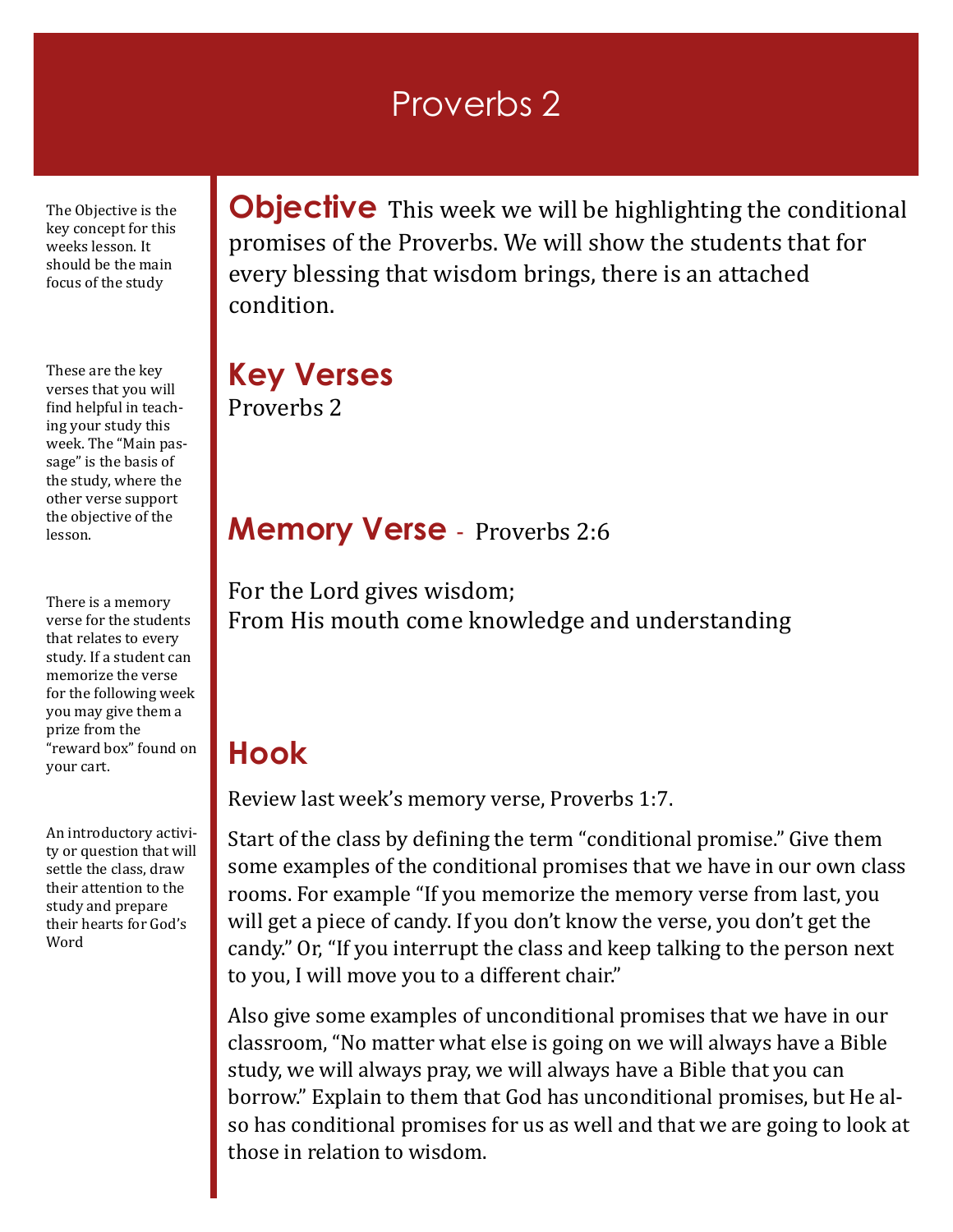What does the Bible say? This is where we will read a passage or series of passages that teach on the subject of the day.

The interpretation/ exegesis of the passage. What does this passage mean? How does this passage apply to my life?

# BOOK

Proverbs 2 is divided into two main sections. The first, from verses 1 to 9, contains some conditional promises about attaining knowledge and wisdom. The Lord tells us that "IF" we do certain things then God will respond in certain ways. We are told that God will give us a fear of Him and fill us with knowledge "IF" we:

- Receive and treasure the Lord's commands
- Listen and apply those words to our lives
- Ask the Lord for discernment, cry out for understanding, and seek and search diligently

The Lord promises to lead and to guide us, but there is a responsibility placed on us. If we seek wisdom, cry out for God's strength and guiding, then listen and apply those things to our lives, then God will without fail direct our paths.

Verses 10-22 then outline the benefits/results of hearing and applying the Lord's wisdom. We will be delivered from evil and walk in the light. We will not be tempted by the world and its seductions. We will keep to the paths of the righteous and not be cut off from the land.

Again, Solomon shares with us the benefits of hearing from the Lord and the consequences of ignoring Him. These promises are directly connected to Israel's covenant with the Lord at Sinai (being cast out of the land for example). However, we can take a lot of the premises found here and apply those to ourselves. For example, God punishes sin, He wants us to walk in the light, He wants us to live righteous lives of obedience, etc.

# LOOK

There are a lot of promises that God makes to us in the Scriptures that will always be true no matter what happens. For example, it doesn't matter if we are faithful, disobedient, sad, happy, angry, worshipping, deep in the middle of prayer, or completely backslidden and not walking with God. He will always love us. However there are many times in the Scriptures where God tells us that He will do something for us "IF" we first do something. A good example of this is that God promises to forgive our sins IF we come to Him and ask for forgiveness. God does not allow us to sin however we want and forgive us even if we don't feel bad about what we have done and don't desire to stop doing those things and live the right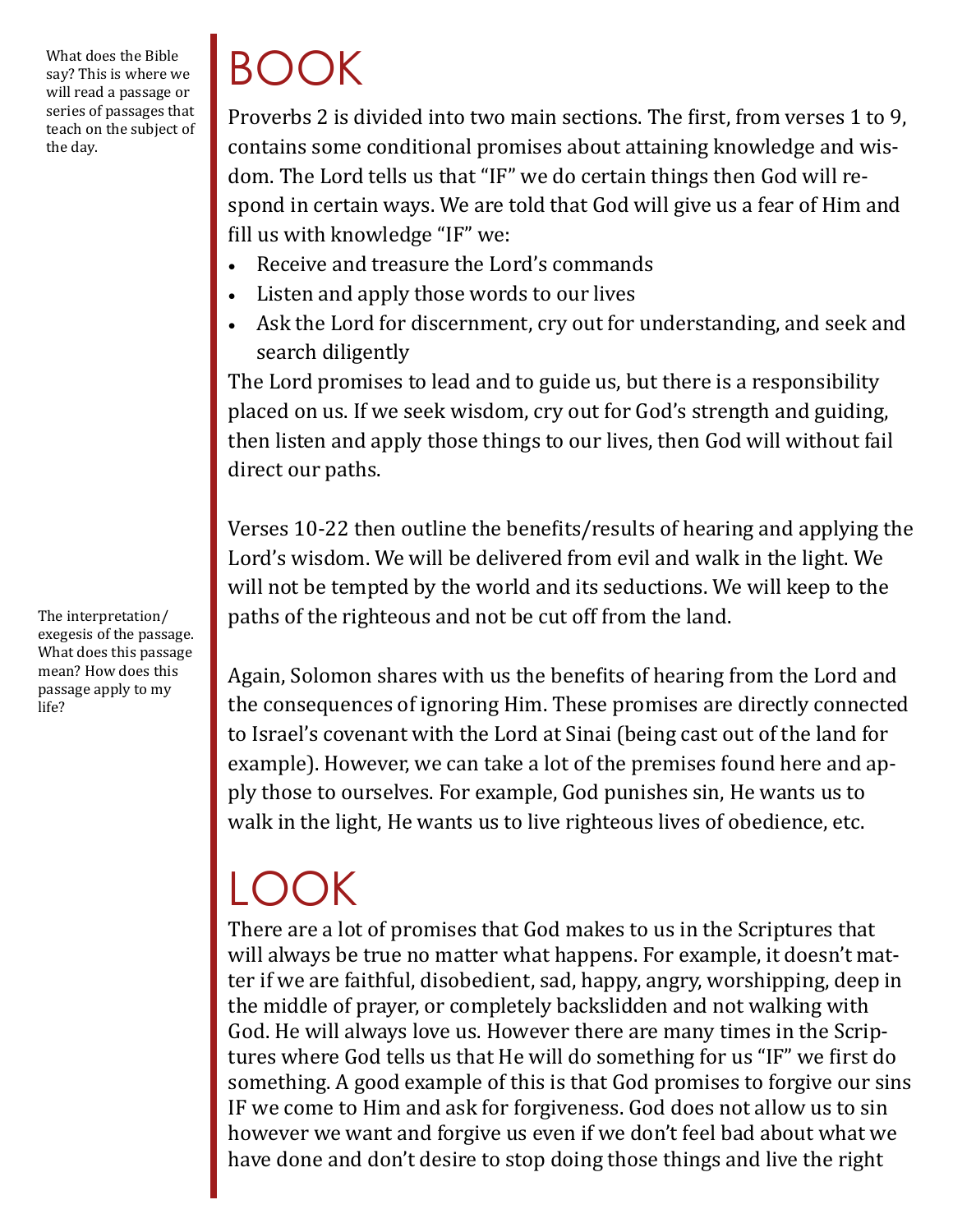# LOOK (Continued)

way. God's promise to give us wisdom is one of these conditional promises. God tells us in Proverbs 2 that if we really want to be led by Him, if we really desire His guidance, then He will give it to us. Whenever we see one of these conditional promises, it is important to remember the unwritten "if not." God tells us that if we want His wisdom and knowledge then when we hear it, we will treasure it and use it. If we don't listen to His word and follow through with what He has told us, then He will not continue to give us that wisdom. He tells us that if we really want to hear from Him, then we will seek out His wisdom and search for it. We will read His word, we will ask questions to godly men and women in our lives, and we will talk to the Lord directly in prayer. If we don't really want to hear from Him, then His wisdom that has already been revealed to us in numerous ways will stay hidden from us.

We also see the results of hearing and applying wisdom in chapter 2 of Proverbs. If we listen to what He tells us and apply it to our lives we will keep our feet on the righteous path, we will be able to overcome temptation, and the Lord will preserve and strengthen us to walk uprightly. If we do not listen to Him nor put into practice the things He tells us, we will stumble and fall, we will succumb to temptation and be bring difficulty upon ourselves.

## TOOK

As a class, memorize Proverbs 2:6.

Walk through the "IF" statements in Proverbs 2 and ask the students how they can actively do those things. For example, how can we "incline our ear to wisdom, and apply our heart to understanding."

**Pray:** Thank the Lord that He grants wisdom to those that ask without finding fault. Ask Him for direction and guidance to walk prudently through the world in a way that honors Him.

**Parent Question:** Before God gives us His guidance and wisdom what does He ask to do first?

What is my response to this passage of Scripture? How should my life change according to what this passage teaches me? What are the practical things I can do throughout the week to make this true in my life.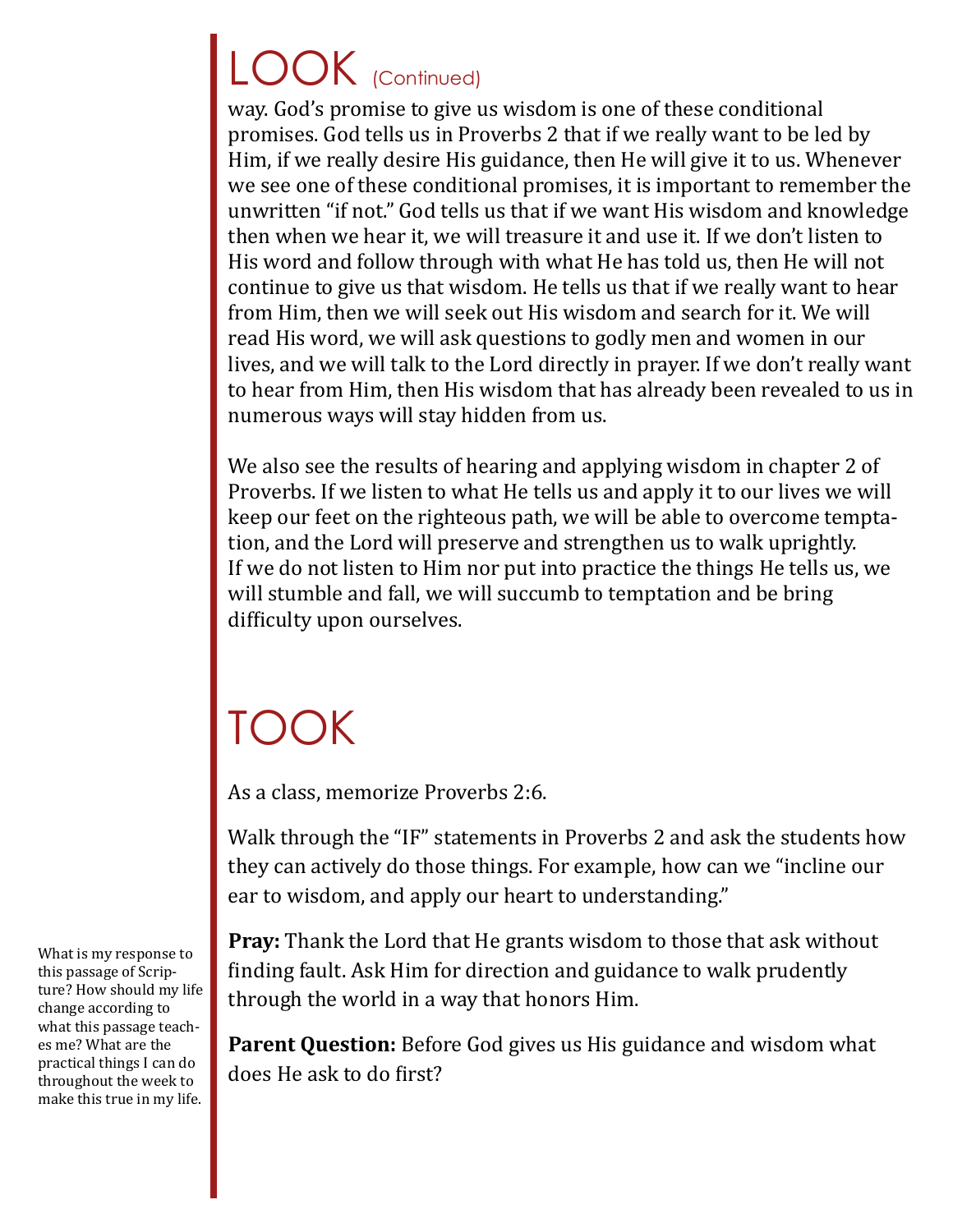# FURTHER STUDY

### **Commentary on Proverbs 2 by Matthew Henry**

#### **Chapter 2**

Solomon, having foretold the destruction of those who are obstinate in their impiety, in this chapter applies himself to those who are willing to be taught; and,

- I. He shows them that, if they would diligently use the means of knowledge and grace, they should obtain of God the knowledge and grace which they seek (v. 1-9).
- II. He shows them of what unspeakable advantage it would be to them.
- 1. It would preserve them from the snares of evil men (v. 10-15) and of evil women (v. 16-19).
- 2. It would direct them into, and keep them in, the way of good men (v. 20-22).
- $\bullet$

So that in this chapter we are taught both how to get wisdom and how to use it when we have it, that we may neither seek it, nor receive it in vain.

#### [Pro 2:1](https://www.blueletterbible.org/kjv/proverbs/2/1/s_630001)-9

Job had asked, long before this, *Where shall wisdom be found? Whence cometh wisdom?* [\(Job 28:12,](https://www.blueletterbible.org/kjv/job/28/12/s_464012) 20) and he had given this general answer (v. 23), *God knoweth the place* of it; but Solomon here goes further, and tells us both where we may find it and how we may get it. We are here told,

- I. What means we must use that we may obtain wisdom.
- 1. We must closely attend to the word of God, for that is the word of wisdom, *which is ableto make us wise unto salvation,* v. 1, 2.
- (1.) We must be convinced that the words of God are the fountain and standard of wisdom and understanding, and that we need not desire to be wiser than they will make us. We must *incline our ear* and *apply our hearts* to them, as to *wisdom* or *understanding* itself. Many wise things may be found in human compositions, but divine revelation, and true religion built upon it, are all wisdom.
- (2.) We must, accordingly, receive the word of God with all readiness of mind, and bid it welcome, even the commandments as well as the promises, without murmuring or disputing. *Speak, Lord, for thy servant hears.*
- (3.) We must hide them with us, as we do our treasures, which we are afraid of being robbed of. We must not only receive, but retain, the word of God, and lodge it in our hearts, that it may be always ready to us.
- (4.) We must incline our ear to them; we must lay hold on all opportunities of hearing the word of God, and listen to it with attention and seriousness, as those that are afraid of letting it slip.
- (5.) We must apply our hearts to them, else inclining the ear to them will stand us in no stead.
- $\bullet$
- 2. We must be much in prayer, v. 3. We must *cry after knowledge,* as one that is ready to perish for hunger begs hard for bread. Faint desires will not prevail; we must be importunate, as those that know the worth of knowledge and our own want of it. We must cry, as new-born babes, after *the sincere milk of the*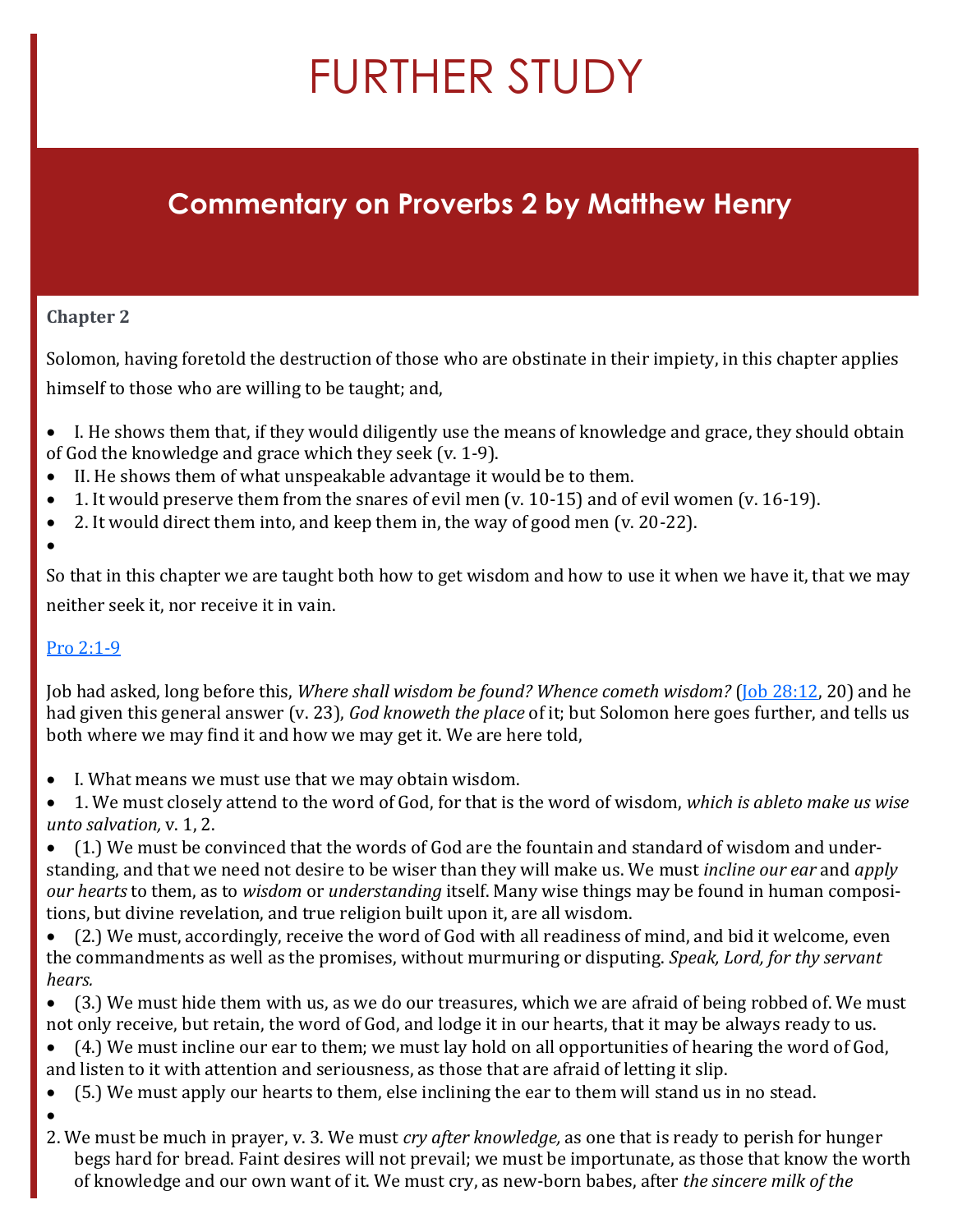*word.* [1 Pt. 2:2.](https://www.blueletterbible.org/kjv/1peter/2/2/s_1153002) We must *lift our voice for understanding* lift it up to heaven; thence these good and perfect gifts must be expected, [Jam. 1:17;](https://www.blueletterbible.org/kjv/james/1/17/s_1147017) [Job 38:34.](https://www.blueletterbible.org/kjv/job/38/34/s_474034) We must *give our voice to understanding* (so the word is), speak for it, vote for it, submit the tongue to the command of wisdom. We must consecrate our voice to it; having applied our heart to it, we must employ our voice in seeking for it. Solomon could write *probatum est-a tried remedy,* upon this method; he prayed for wisdom and so obtained it.

 3. We must be willing to take pains (v. 4); we must *seek it as silver,* preferring it far before all the wealth of this world, and labouring in search of it as those who dig in the mines, who undergo great toil and run great hazards, with indefatigable industry and invincible constancy and resolution, in pursuit of the ore; or as those who will be rich rise up early, and sit up late, and turn every stone to get money and fill their treasures. Thus diligent must we be in the use of the means of knowledge, following on to know the Lord.

II. What success we may hope for in the use of these means. Our labour shall not be in vain; for,

 1. We shall know how to maintain our acquaintance and communion with God: *"Thou shalt understand the fear of the Lord* (v. 5), that is, thou shalt know how to worship him aright, shalt be led into the meaning and mystery of every ordinance, and be enabled to answer the end of its institution.' *Thou shalt find the knowledge of God,* which is necessary to our fearing him aright. It concerns us to understand how much it is our interest to know God, and to evidence it by agreeable affections towards him and adorations of him.

 2. We shall know how to conduct ourselves aright towards all men (v. 9): *"Thou shalt understand,* by the word of God, *righteousness, and judgment, and equity,* shalt learn those principles of justice, and charity, and fair dealing, which shall guide and govern thee in the whole course of thy conversation, shall make thee fit for every relation, every business, and faithful to every trust. It shall give thee not only a right notion of justice, but a disposition to practise it, and to render to all their due; for those that do not do justly do not rightly understand it.' This will lead them in *every good path,* for the scripture will *make the man of God perfect.* Note, Those have the best knowledge who know their duty, *Ps.* 111:10.

 III. What ground we have to hope for this success in our pursuits of wisdom; we must take our encouragement herein from God only, v. 6-8.

- 1. God has wisdom to bestow, v. 6. *The Lord* not only is wise himself, but he *gives wisdom,*and that is more than the wisest men in the world can do, for it is God's prerogative to open the understanding. All the wisdom that is in any creature is his gift, his free gift, and he gives it liberally ( $\text{lam. } 1:5$ ), has given it to many, and is still giving it; to him therefore let us apply for it.
- 2. He has blessed the world with a revelation of his will. *Out of his mouth,* by the law and the prophets, by the written word and by his ministers, both which are his mouth to the children of men, *come knowledge and understanding,* such a discovery of truth and good as, if we admit and receive the impressions of it, will make us truly knowing and intelligent. It is both an engagement and encouragement to search after wisdom that we have the scriptures to search, in which we may find it if we seek it diligently.

 3. He has particularly provided that good men, who are sincerely disposed to do his will, shall have that *knowledge and* that *understanding* which are necessary for them, [Jn. 7:17.](https://www.blueletterbible.org/kjv/john/7/17/s_1004017) Let them seek wisdom, and they shall find it; let them ask, and it shall be given them, v. 7, 8. Observe here,

 (1.) Who those are that are thus favoured. They are *the righteous,* on whom the image of God is renewed, which consists in righteousness, and those who *walk uprightly,* who are honest in their dealings both with God and man and make conscience of doing their duty as far as they know it. They are *his saints,* devoted to his honour, and set apart for his service.

(2.) What it is that is provided for them.

 [1.] Instruction. The means of wisdom are given to all, but wisdom itself, *sound wisdom,* is laid *up for the righteous,* laid up in Christ their head, in whom *are hidden all the treasures of wisdom and knowledge,* and who *is made of God to us wisdom.* The same that is the Spirit of revelation in the word is a Spirit of wisdom in the souls of those that are sanctified, that wisdom of the prudent which is to understand his way; and it is sound wisdom, its foundations firm, its principles solid, and its products of lasting advantage.

[2.] Satisfaction. Some read it, He *lays up substance for the righteous,* not only substantial knowledge, but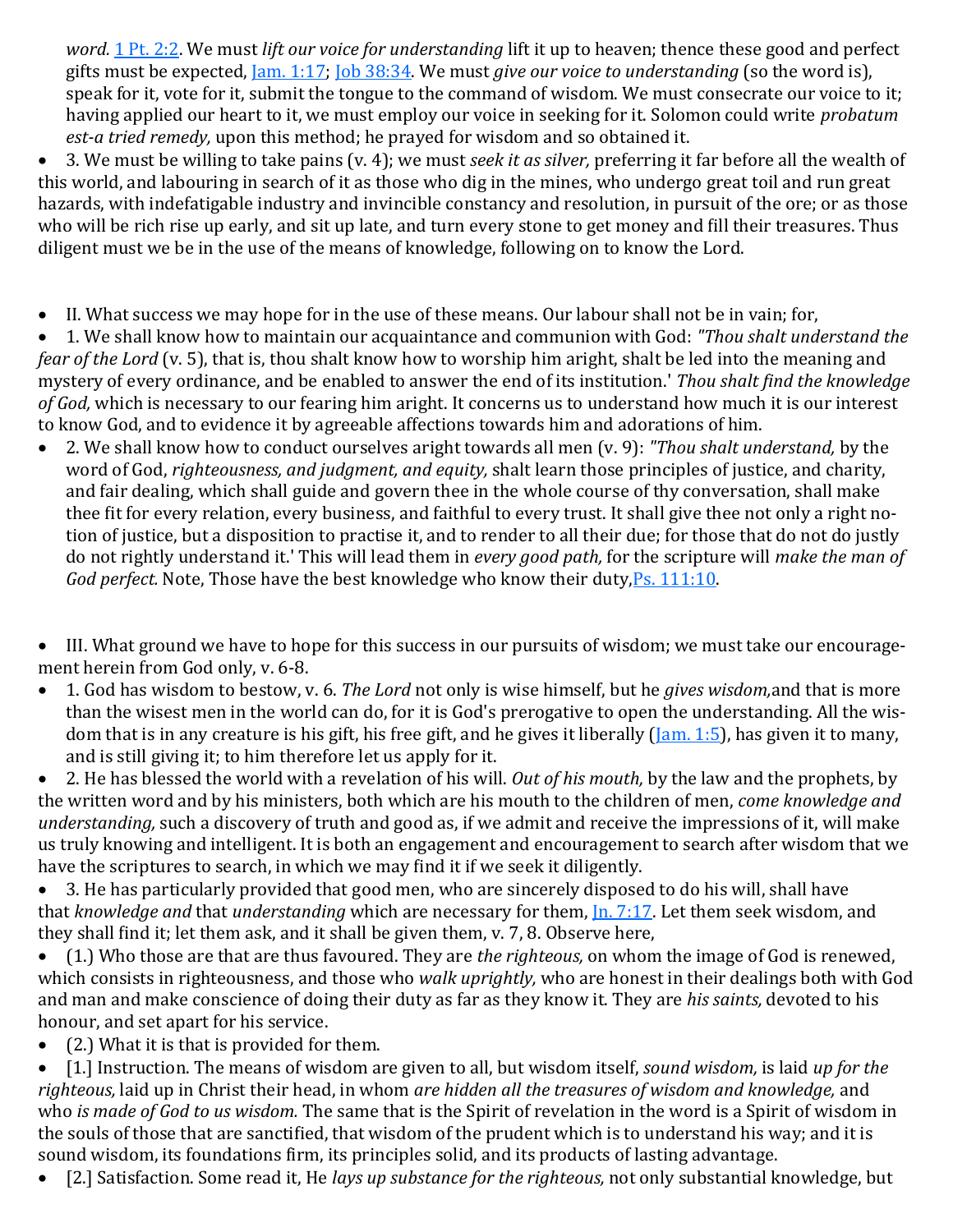substantial happiness and comfort, **Prov. 8:21**. Riches are things that are not, and those that have them only fancy themselves happy; but what is laid up in the promises and in heaven for the righteous will make them truly, thoroughly, and eternally happy.

 [3.] Protection. Even those who *walk uprightly* may be brought into danger for the trial of their faith, but God is, and will be, *a buckler to them,* so that nothing that happens to them shall do them any real hurt, or possess them with any terrific apprehensions; they are safe, and they shall think themselves so. *Fear not, Abraham; I am thy shield.* It is their way, the paths of judgment in which they walk, that the Lord knows, and owns, and takes care of.

 [4.] Grace to persevere to the end. If we depend upon God, and seek to him for wisdom, he will uphold us in our integrity, will enable us to *keep the paths of judgment,* however we may be tempted to turn aside out of them; for he *preserves the way of his saints,* that it be not perverted, and so preserves them in it safe and blameless to his heavenly kingdom. The assurances God has given us of his grace, if duly improved, will excite and quicken our endeavours in doing our duty. *Work out your salvation,* for *God works in you.*

#### [Pro 2:10](https://www.blueletterbible.org/kjv/proverbs/2/10/s_630010)-22

The scope of these verses is to show,

- 1. What great advantage true wisdom will be of to us; it will keep us from the paths of sin, which lead to ruin, and will therein do us a greater kindness than if it enriched us with all the wealth of the world.
- 2. What good use we should make of the wisdom God gives us; we must use it for our own guidance in the paths of virtue, and for the arming of us against temptations of every kind.
- 3. By what rules we may try ourselves whether we have this wisdom or no. This tree will be known by its fruits; if we be truly wise, it will appear by our care to avoid all evil company and evil practices.

This wisdom will be of use to us,

 I. For our preservation from evil, from the evil of sin, and, consequently, from the evil of trouble that attends it.

 1. In general (v. 10, 11), "When wisdom has entire possession of thee, it will *keep thee.'*And when has it an entire possession of us?

 (1.) When it has dominion over us. When it not only fills the head with notions, but *enters into the heart* and has a commanding power and influence upon that,-when it is upon the throne there, and gives law to the affections and passions,-when it *enters into the heart* as the leaven into the dough, to diffuse its relish there, and to change it into its own image-then it is likely to do us good.

- (2.) When we have delight in it, when knowledge becomes *pleasant to the soul:* "When thou beginnest to relish it as the most agreeable entertainment, and art subject to its rules, of choice, and with satisfaction, when thou callest the practice of virtue, not a slavery and a task, but *liberty* and *pleasure,* and a life of serious godliness the most comfortable life a man can live in this world,-then thou wilt find the benefit of it.' Though its restraints should be in some respects unpleasant to the body, yet even those must be pleasant to the soul. When it has come to this, with us, *discretion shall preserve* us and keep us. God keeps *the way of his saints* (v. 8), by giving them discretion to keep out of harm's way, to keep themselves that the wicked one touch them not. Note, A principle of grace reigning in the heart will be a powerful preservative both against corruptions within and temptations without, **Eccl.** 9:16, 18.
- $\bullet$
- 2. More particularly, wisdom will preserve us,

 (1.) From men of corrupt principles, atheistical profane men, who make it their business to debauch young men's judgments, and instil into their minds prejudices against religion and arguments for vice: "It will *deliver thee from the way of the evil man* (v. 12), and a blessed deliverance it will be, as from the very jaws of death, *from the way* in which he walks, and in which he would persuade thee to walk.' The enemy is spoken of as one (v. 12), an *evil man,* but afterwards as many (v. 13); there is a club, a gang of them, that are in confeder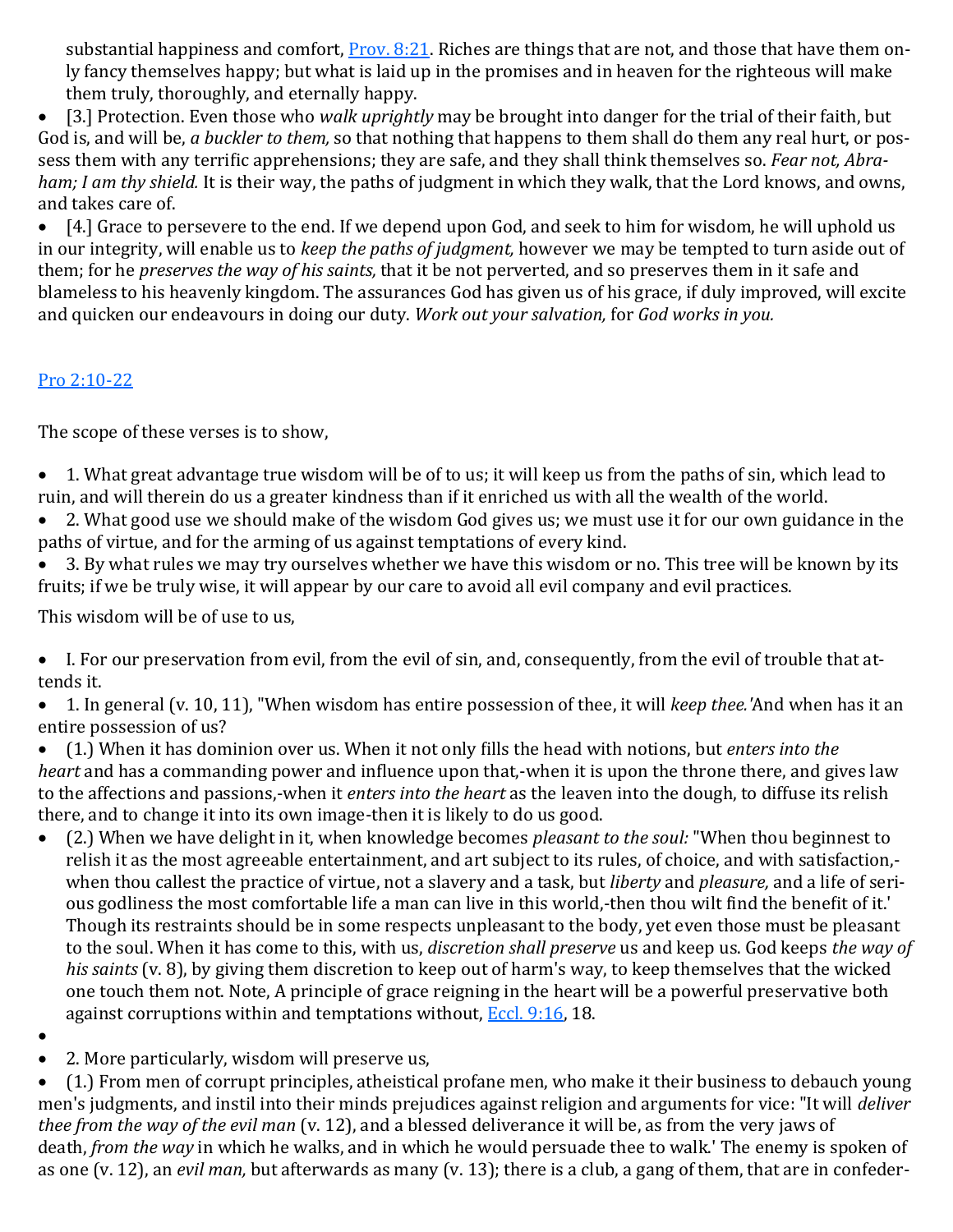acy against religion, and join hand in hand for the support of the devil's kingdom and the interests of it.

 [1.] They have a spirit of contradiction to that which is good: They *speak froward things;*they say all they can against religion, both to show their own enmity to it and to dissuade others from it. They are advocates for Satan; they plead for Baal, and *pervert the right ways of the Lord.* How peevishly will profane wits argue for sin, and with what frowardness will they carp at the word of God! Wisdom will keep us either from conversing with such men or at least from being ensnared by them.

• [2.] They are themselves apostates from that which is good, and such are commonly the most malicious and dangerous enemies religion has, witness Julian (v. 13): *They leave the paths of uprightness,* which they were trained up in and had set out in, shake off the influences of their education, and break off the thread of their hopeful beginnings, *to walk in the ways of darkness,* in those wicked ways which hate the light, in which men are led blindfold by ignorance and error, and which lead men into utter darkness. The ways of sin are ways of darkness, uncomfortable and unsafe; what fools are those that leave the plain, pleasant, lightsome paths of uprightness, to walk in those ways!  $Ps. 82:5; 1 In. 2:11$  $Ps. 82:5; 1 In. 2:11$ .

 $\bullet$  [3.] They take a pleasure in sin, both in committing it themselves and in seeing others commit it (v. 14): They *rejoice* in an opportunity *to do evil,* and in the accomplishment and success of any wicked project. It is sport to fools to do mischief; nor is any sight more grateful to them than to see *the frowardness of the wicked,* to see those that are hopeful drawn into the ways of sin, and then to see them hardened and confirmed in those ways. They are pleased if they can discern that the devil's kingdom gets ground (see Rom.  $1:32$ ), such a height of impiety have they arrived at.

 [4.] They are resolute in sin (v. 15): Their *ways are crooked,* a great many windings and turnings to escape the pursuit of their convictions and break the force of them; some sly excuse, some subtle evasion or other, their deceitful hearts furnish them with, for the strengthening of their hands in their wickedness; and in the crooked mazes of that labyrinth they secure themselves from the arrests of God's word and their own consciences; for they are *froward in their paths,* that is, they are resolved to go on in them, whatever is said against it. Every wise man will shun the company of such as these.

 $\bullet$ 

 (2.) From women of corrupt practices. The former lead to spiritual wickednesses, the lusts of the unsanctified mind; these lead to *fleshly lusts,* which defile the body, that living temple, but withal *war against the soul.* The adulteress is here called *the strange woman,*because no man that has any wisdom or goodness in him will have any acquaintance with her; she is to be shunned by every Israelite as if she were a heathen, and a stranger to that sacred commonwealth. A strange woman indeed! utterly estranged from all principles of reason, virtue, and honour. It is a great mercy to be delivered from the allurements of the adulteress, considering,

 [1.] How false she is. Who will have any dealings with those that are made up of treachery? She is a strange woman; for,

 *First,* She is false to him whom she entices. She speaks fair, tells him how much she admires him above any man, and what a kindness she has for him; but she *flatters with her words;* she has no true affection for him, nor any desire of his welfare, any more than Delilah had of Samson's. All she designs is to pick his pocket and gratify a base lust of her own.

 *Secondly,* She is false to her husband, and violates the sacred obligation she lies under to him. He was *the guide of her youth;* by marrying him she chose him to be so, and submitted herself to his guidance, with a promise to attend him only, and forsake all others. But she has *forsaken* him, and therefore it cannot be thought that she should be faithful to any one else; and whoever entertains her is partaker with her in her falsehood.

 *Thirdly,* She is false to God himself: She *forgets the covenant of her God,* the marriage-covenant (v. 17), to which God is not only a witness, but a party, for, he having instituted the ordinance, both sides vow to him to be true to each other. It is not her husband only that she sins against, but her God, who *will judge whoremongers and adulterers* because they despise the oath and break the covenant, **Eze. 17:18**; [Mal. 2:14.](https://www.blueletterbible.org/kjv/malachi/2/14/s_927014)

 $\bullet$ 

 [2.] How fatal it will prove to those that fall in league with her, v. 18, 19. Let the sufferings of others be our warnings. Take heed of the sin of whoredom; for,

 *First,* The ruin of those who are guilty of it is certain and unavoidable, if they do not repent. It is a sin that has a direct tendency to the killing of the soul, the extinguishing of all good affections and dispositions in